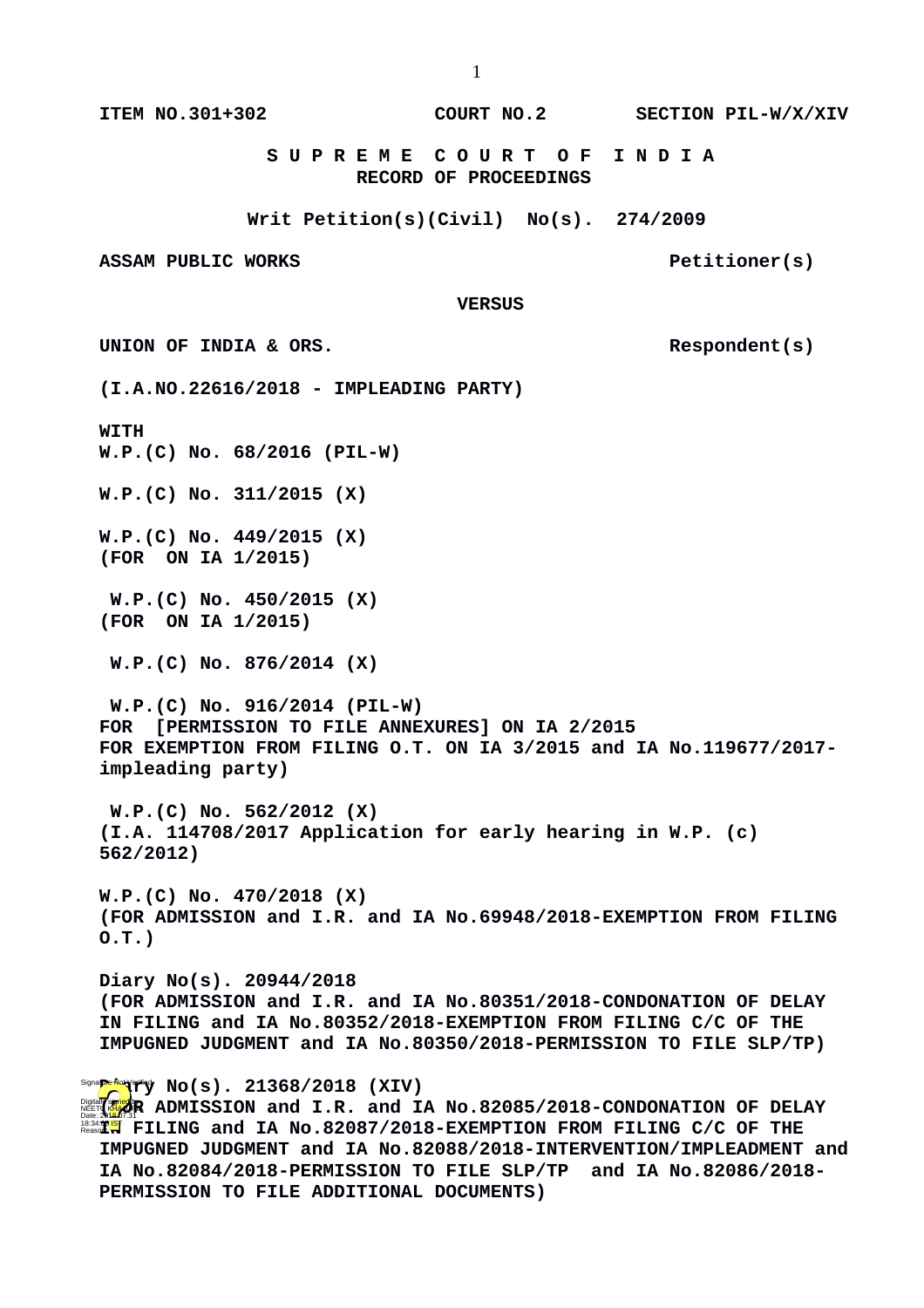**Diary No(s). 21959/2018 (XIV) (FOR ADMISSION and I.R. and IA No.82961/2018-CONDONATION OF DELAY IN FILING and IA No.82962/2018-EXEMPTION FROM FILING C/C OF THE IMPUGNED JUDGMENT and IA No.82959/2018-PERMISSION TO FILE SLP/TP ) Diary No(s). 21377/2018 (XIV) (FOR ADMISSION and I.R. and IA No.92415/2018-CONDONATION OF DELAY IN FILING and IA No.92417/2018-EXEMPTION FROM FILING C/C OF THE IMPUGNED JUDGMENT and IA No.92411/2018-PERMISSION TO FILE SLP/TP and IA No.92419/2018-CONDONATION OF DELAY IN REFILING) Date : 31-07-2018 These matters were called on for hearing today. CORAM : HON'BLE MR. JUSTICE RANJAN GOGOI HON'BLE MR. JUSTICE ROHINTON FALI NARIMAN For Parties : Mr. K.K. Venugopal, Attorney General Mr. Tushar Mehta, ASG Mr. R.M. Bajaj, Adv. Ms. Rashmi Malhotra, Adv. Mr. Rajat Nair, Adv. Ms. Binu Tamta, Adv. Mr. Rohit Bhatt, Adv. Ms. Rekha Pandey, Adv. Mr. B.V. Balaramdas, AOR Mr. Tushar Mehta, ASG Mr. Ajit Kr. Sinha, Sr. Adv. Mr. Shuvodeep Roy, AOR Mr. Syooj Mohandas M., Adv. Ms. L.S. Changsan, Principal Secy. Ms. Kiran Bhardwaj, Adv. Mr. Raj Bahadur, Adv. For Ms. Anil Katiyar, AOR Mr. Kapil Sibal, Sr. Adv. Mr. Salman Khurshid, Sr. Adv. Mr. Fuzail Ahmad Ayyubi, AOR Ms. Lubna Naaz, Adv. Mr. Mustafa Khaddam Hussain, Adv. Ms. Tehseena Z. Hussain, Adv. Ms. Kamna Singh, Adv. Mr. Abdul Qadir, Adv. Mr. Ibad Mushtaq, Adv. Ms. Indira Jaising, Sr. Adv. Mr. Paras Nath Singh, Adv. Mr. Jawad Tariq, Adv. Mr. Kauser Hussain, Adv. Mr. Atamaram N.S. Nadkarni, ASG**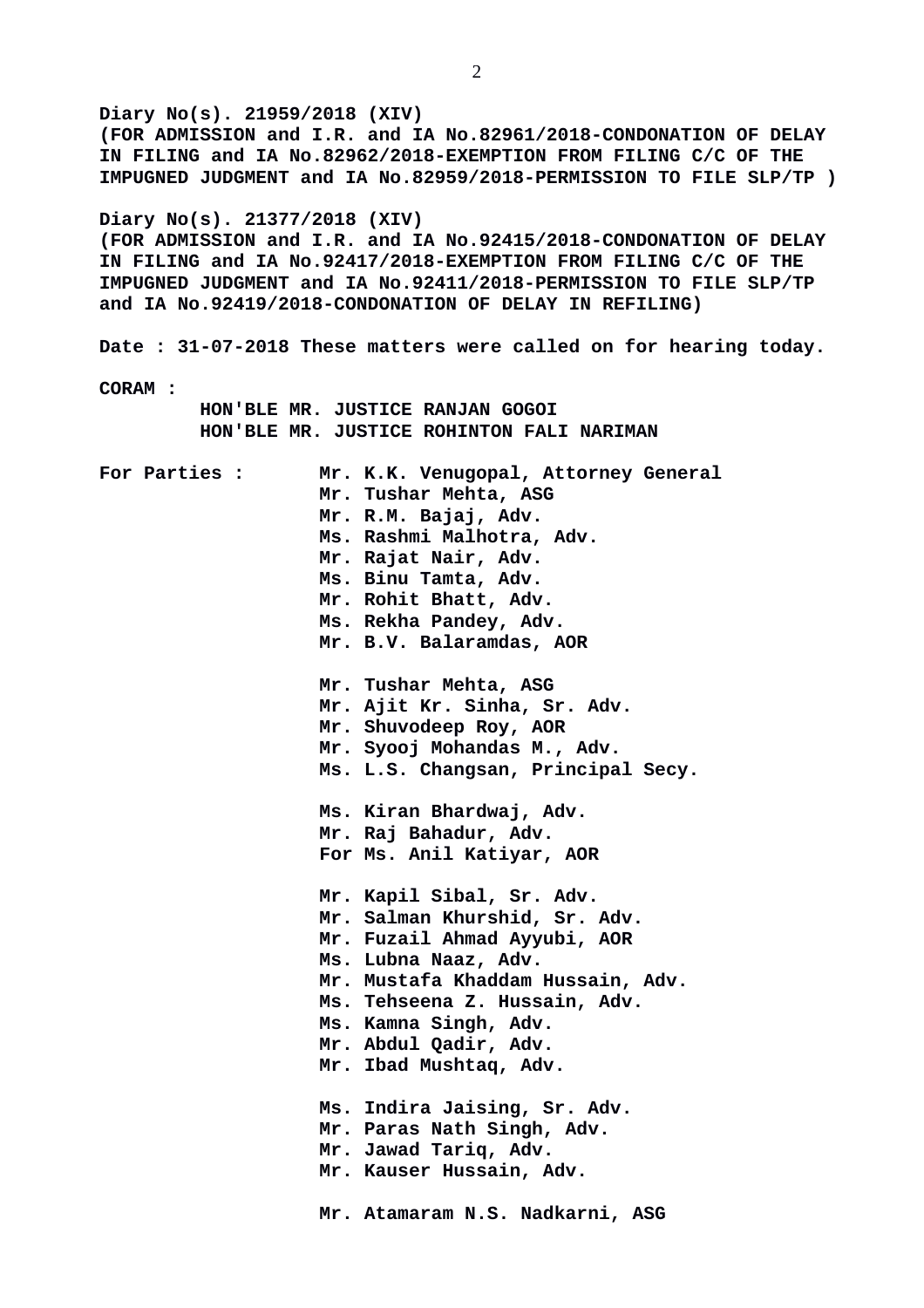**Mr. Merusagar Samantray, AOR Mr. Salvedor Santosh Rebello, Adv. Ms. Lhingneivah, Adv. Mr. B.H. Marlapalle, Sr.Adv. Mr. A.S. Tapadar, Adv. Mr. Ajit Wagh, Adv. Mr. Aditya Gaggar, Adv. Mr. Apoorv Shukla, Adv. Mr. H.U. Choudhury, Adv. Mr. Mansoor Ali, AOR Mr. A.S. Tapadar, Adv. Mr. Chandan Kumar Mandal, Adv. Mr. Prateek Jalan, Adv. Ms. Malvika Trivedi, Adv., Mr. Rahul Kriplani, Adv. Mr. Ankit Yadav, Adv. Mr. T. Mahipal, AOR Ms. Aruna Mathur, Adv. Mr. Avneesh Arputham, Adv. Ms. Anuradha Arputham, Adv. M/s. Arputham Aruna & Co., AOR Mr. Praveen Swarup, Adv. Mr. Shishir Kumar Saxena, Adv. Mr. S. Udaya Kumar Sagar, Adv. Mr. M. Shoeb Alam, AOR Ms. Fauzia Shakil, Adv. Mr. Ujjwal Singh, Adv. Mr. Mojahid Karim Khan, Adv. Mr. Tapesh Kumar Singh, AOR. Mr. Mohd. Waquas, Adv. Mr. Aditya Pratap Singh, Adv. Mr. C.K. Sasi, AOR Mr. A.P. Mayee, AOR Mr. A. Selvin Raja, Adv. Mr. Chirag Jain, Adv. Mr. Ranjan Mukherjee, AOR Mr. D. Lyngdoh, Adv. Mr. Sarad Kumar Singhania, Adv. Mr. Milind Kumar, AOR Mr. Anil Grover, AAG**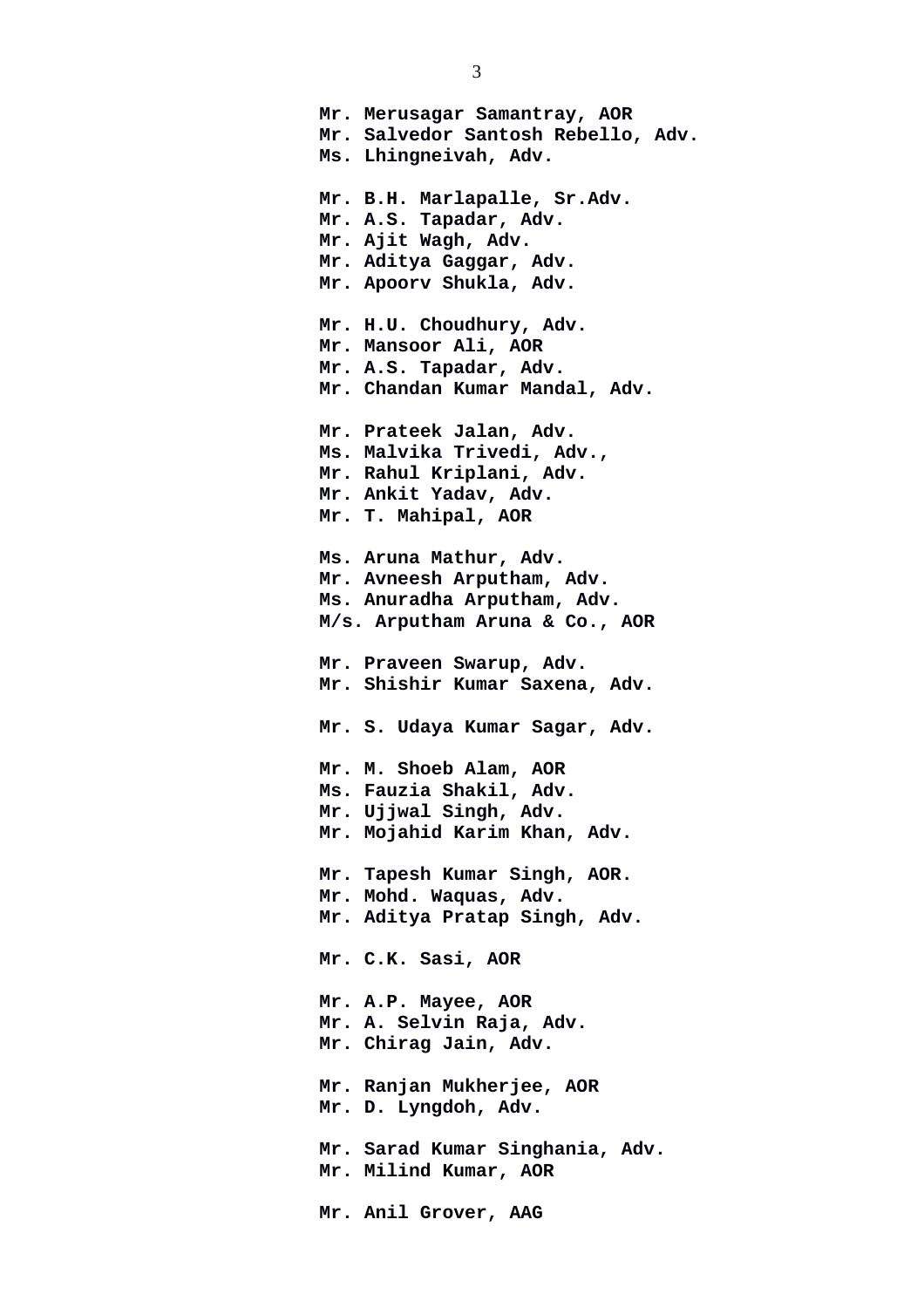**Ms. Noopur Singhal, Adv. Mr. shivam Kumar, Adv. Mr. Satish Kumar, Adv. Mr. Sanjay Kumar Visen, AOR Mr. Krishan Kumar Pandey, Adv. Mr. Hitesh Kumar Sharma, Adv. Mr. Surender Mishra, Adv. Mr. Mohan Pandey, AOR Mr. Pradeep Mishra. AOR Mr. Aditya Kr. Dubey, Adv. Mr. Bhupesh Narula, Adv. Mr. K.V. Jagdishvaran, Adv. Ms. G. Indira, AOR Ms. Anitha Shenoy, Adv. Ms. Rashmi Nandakumar, Adv. Ms. Srishti Agnihotri, Adv. Ms. Remya Raj, Adv. Ms. Ranjeeta Rohatgi, AOR Ms. Diksha Rai, AOR. Mr. Aviral Saxena, Adv. Ms. Rachna Srivastava, AOR Mr. Ejaz Maqbool, Adv. Ms. Akriti Chaubey, Adv. Ms. Tanya Shree, Adv. Ms. Quarratulian, Adv. Mr. Kunwar Aditya Singh, Adv. Mr. Shakil Ahmad Syed, AOR Mr. Mohd. Parvez Dabas, Adv. Mr. Uzmi Jameel Husain, Adv. Mr. Pulkit Chandna, Adv. Mr. Milan laskar, Adv. Ms. Sushmita Das, Adv. Mr. Manish Goswami, Adv. Mr. Rameshwar Pd. Goyal, AOR Mr. Santi Ranjan Das, Adv. Mr. Anindo Mukherjee, Adv. Ms. Sarla Chandra, AOR Mr. Somiran Sharma, AOR Mr. Kailash Prashad Pandey, AOR**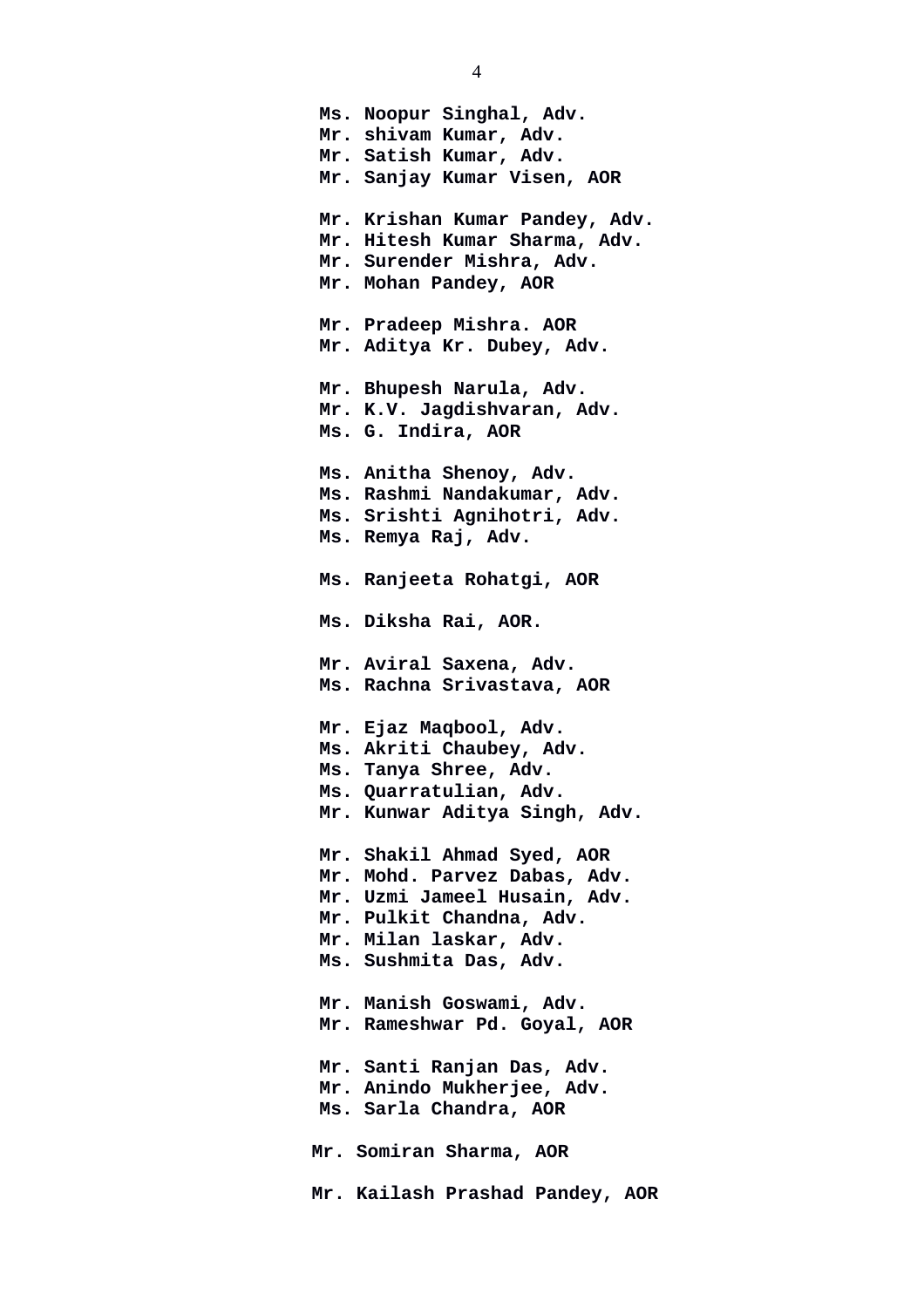**Mr. Partha Sil, AOR Mr. Tavish B. Prasad, Adv. Mr. B. Krishna Prasad, AOR Mr. Gaurav Dhingra, AOR Ms. Madhumita Bhattacharjee, AOR Mr. Abhijit Sengupta, AOR Mr. Mohit D. Ram, AOR Mr. Guntur Prabhakar, AOR Mr. Snehasish Mukherjee, AOR Mr. Mehmood Pracha, Adv. Mr. Shadan Farasat, AOR Mr. A. Chaliha, Adv. Mr. Pratap Venugopal, Adv. Ms. Surekha Raman, Adv. Mr. Anuj Sarma, Adv. Mr. Salvador S. Rebello, Adv. Ms. Niharika, Adv. Mr. Suhaan Mukerji, Adv. Ms. Astha Sharma, Adv. Mr. Harsh Hiroo Gurhasani, Adv. Mr. Amit Verma, Adv. Ms. Kajal Dalal, Adv. For M/S. PLR Chambers And Co., AOR Mr. Leishangthem Roshmani Kh, AOR Ms. Maibam Babina, Adv. Ms. Sneha Kalita, AOR Mr. Debojit Borkakati, AOR Mr. M. Balashivudu, Adv. Ms. K. Enatoli Sema, AOR Mr. Amit Kumar Singh, Adv. Mr. Z.H. Isaac Haiding, Adv. Mrs. D. Bharathi Reddy, AOR Ms. Rachna Gandhi, Adv. Mr. Shibashish Misra, AOR Mr. Avijit Roy, AOR**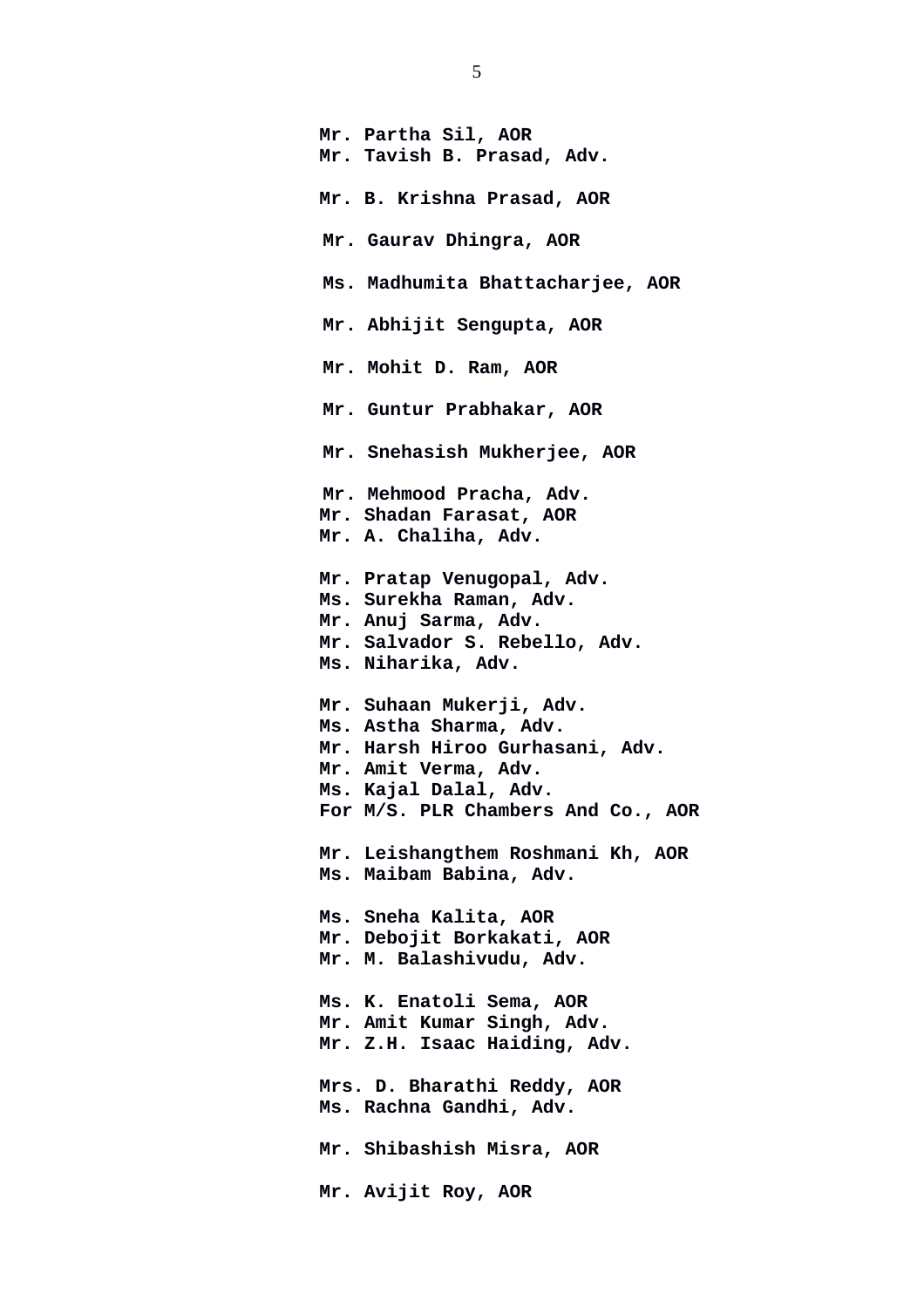**Mr. Parijat Sinha, AOR Ms. Hemantika Wahi, AOR Mr. B. Balaji, AOR Mr. Kuldip Singh, AOR Ms. Liz Mathew, AOR Ms. Abha R. Sharma, AOR Mr. Abhishek, AOR Mr. P. V. Yogeswaran, AOR Mr. Anuvrat Sharma, AOR Mr. Ashok Kumar Singh, AOR Mr. Abhinav Mukerji, AOR M/S. K J John And Co, AOR Mr. Chanchal Kumar Ganguli, AOR Mr. V. N. Raghupathy, AOR Mr. Gopal Singh, AOR Ms. Sushma Suri, AOR Mr. V. K. Sidharthan, AOR M/S. Corporate Law Group, AOR Ms. Ruchi Kohli, AOR**

 **UPON hearing the counsel the Court made the following O R D E R**

**We have heard Shri Prateek Hajela, learned State Coordinator for National Registration (NRC), learned Attorney General for India and Shri Tushar Mehta, learned Additional Solicitor General appearing for the State of Assam.** 

**From the report of the learned State**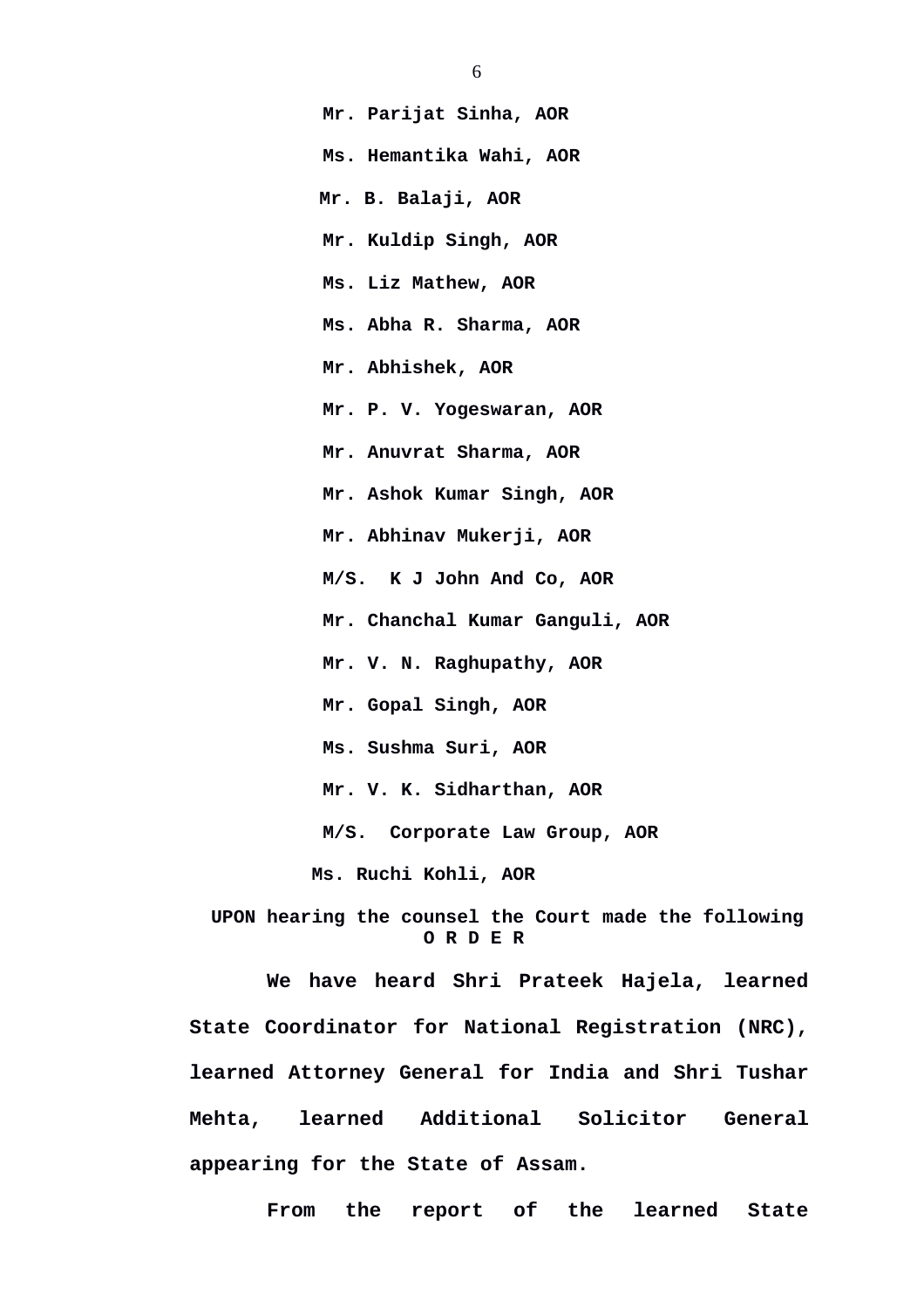**Coordinator submitted in Court today, it appears that Complete Draft NRC was published on 30th July, 2018 and the total number of persons included in the said Complete Draft NRC is 2,89,83,677 leaving a total of 40,70,707 as ineligible for inclusion. Out of the aforesaid 40,70,707 names, 37,59,630 names have been rejected and 2,48,077 names were kept on hold. The district-wise break up has also been furnished along with the report of the learned State Coordinator, details of which need not be mentioned at this stage.**

**The next stage towards publication of the final NRC would be to consider the claims and/or objections that would be filed in respect of inclusions and exclusions as the case may be.** 

**The learned State Coordinator has stated before the Court that upto 7th August, 2018, the Complete Draft NRC as published would be available for inspection. Thereafter starting from 8th August, 2018 a process of acquainting the concerned persons with the process of filing of claims and/or objections would be started so that no inconvenience is caused. Receipt of claims and/or objections would start from 30th August 2018 and end**

7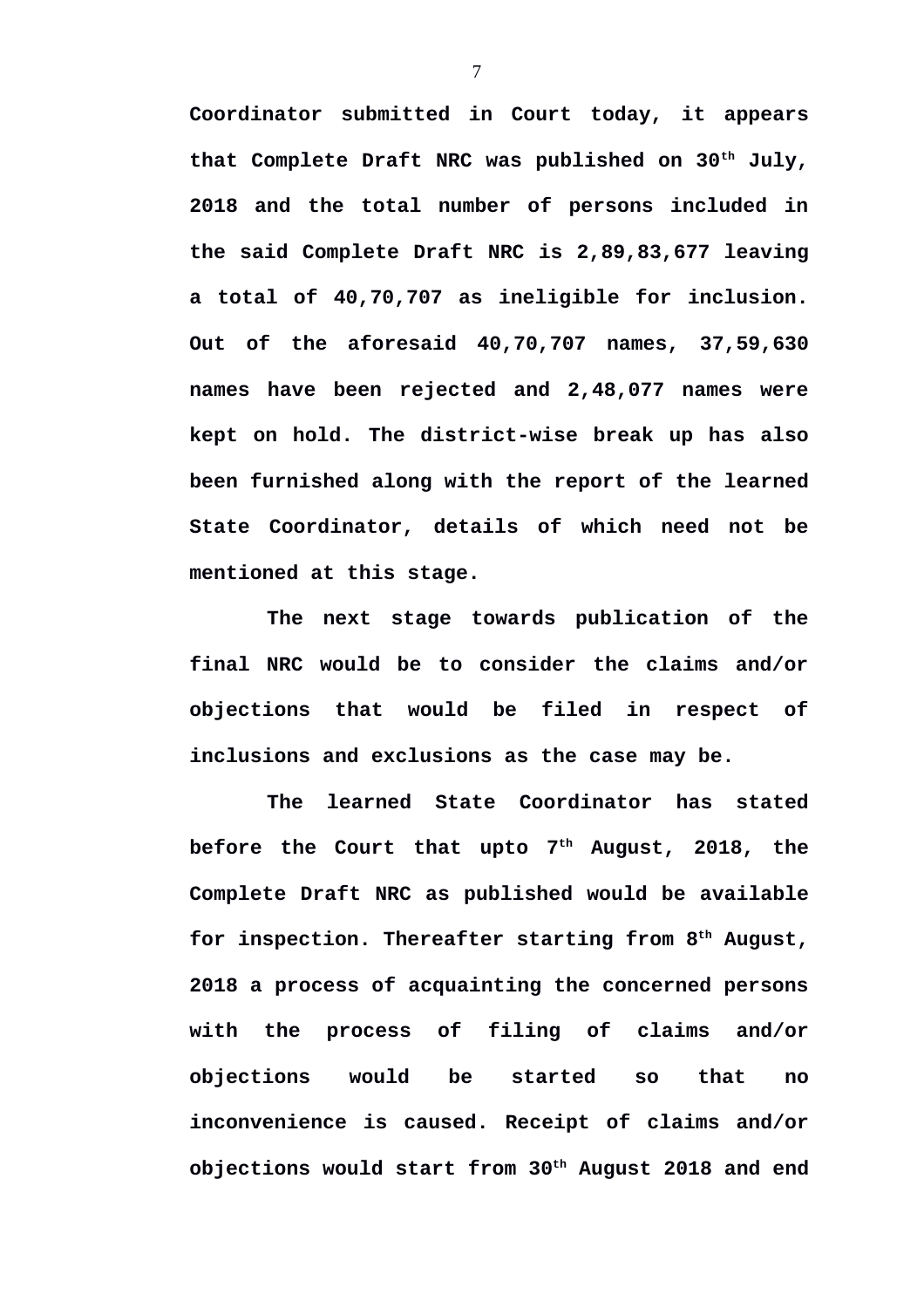**on 28th September, 2018.**

**In this regard the Court would like to observe that what has been published is only the Complete Draft NRC which naturally being a draft cannot be the basis of any action by any authority. Filing of claims and/or objections and consideration of the same are dealt with by Clause (6) contained in the Schedule to Rule 4-A(4), namely, Special provisions as to Manner of Preparation of National Register of Indian Citizen of State of Assam. Under clause (6)(3) of the said Schedule, the Local Registrar of Citizen Registration is required to give notice to every person, who has filed his claim or objection, to file any document in support of such claim or objection and to dispose of the claim or objection, as the case may be, after giving the concerned person a reasonable opportunity of hearing.**

**The learned Attorney General for India has submitted that the concerned Ministry of the Government of India is in the process of preparing modalities in the form of standard operating procedures so as to deal with the different dimensions of the exercise of consideration of**

8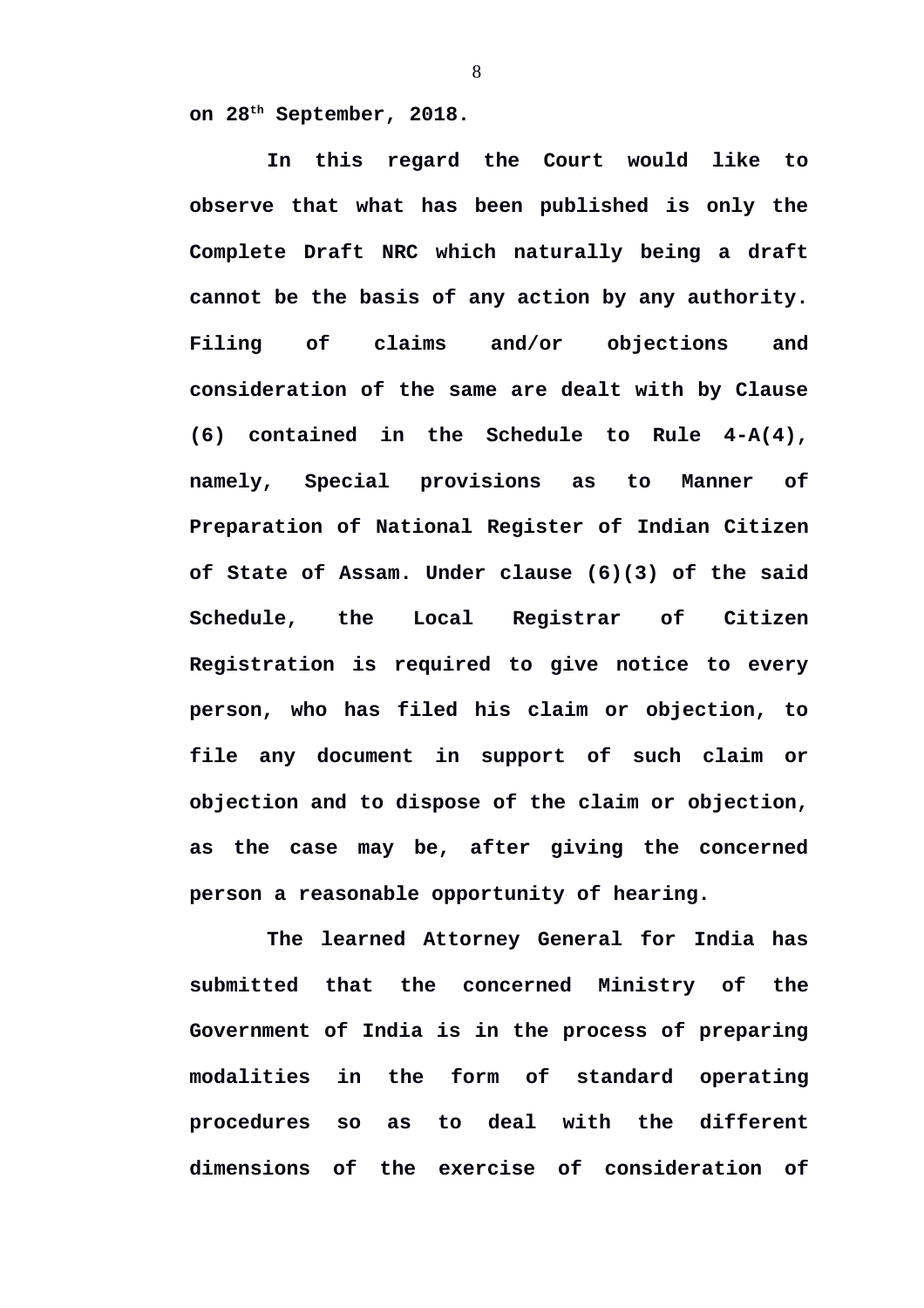**claims and/or objections so as to ensure that the process that will eventually be adopted is a fair process.** 

**The learned Attorney General has also informed the Court that once the modalities are finalized the same will be placed before the Court and this may be possible some time in the middle of August, 2018.**

**We permit the concerned Ministry of the Government of India to go ahead with the exercise undertaken/to be undertaken and report back to the Court with the details of the modalities as may be formulated to appropriately deal with the claims and/or objections that may be filed so as to enable publication of the final NRC. In the preparation of the modalities/standard operating procedure the State Coordinator, Shri Hajela, will be associated at every step of the process.**

**Further orders with regard to the time schedule and different steps that will have to be undertaken will be passed on the next date fixed i.e. 16th August, 2018 at 2.00 p.m. when this Bench will assemble once again.**

**Diary No.20944/2018, 21368/2018, 21377/2018 and**

9